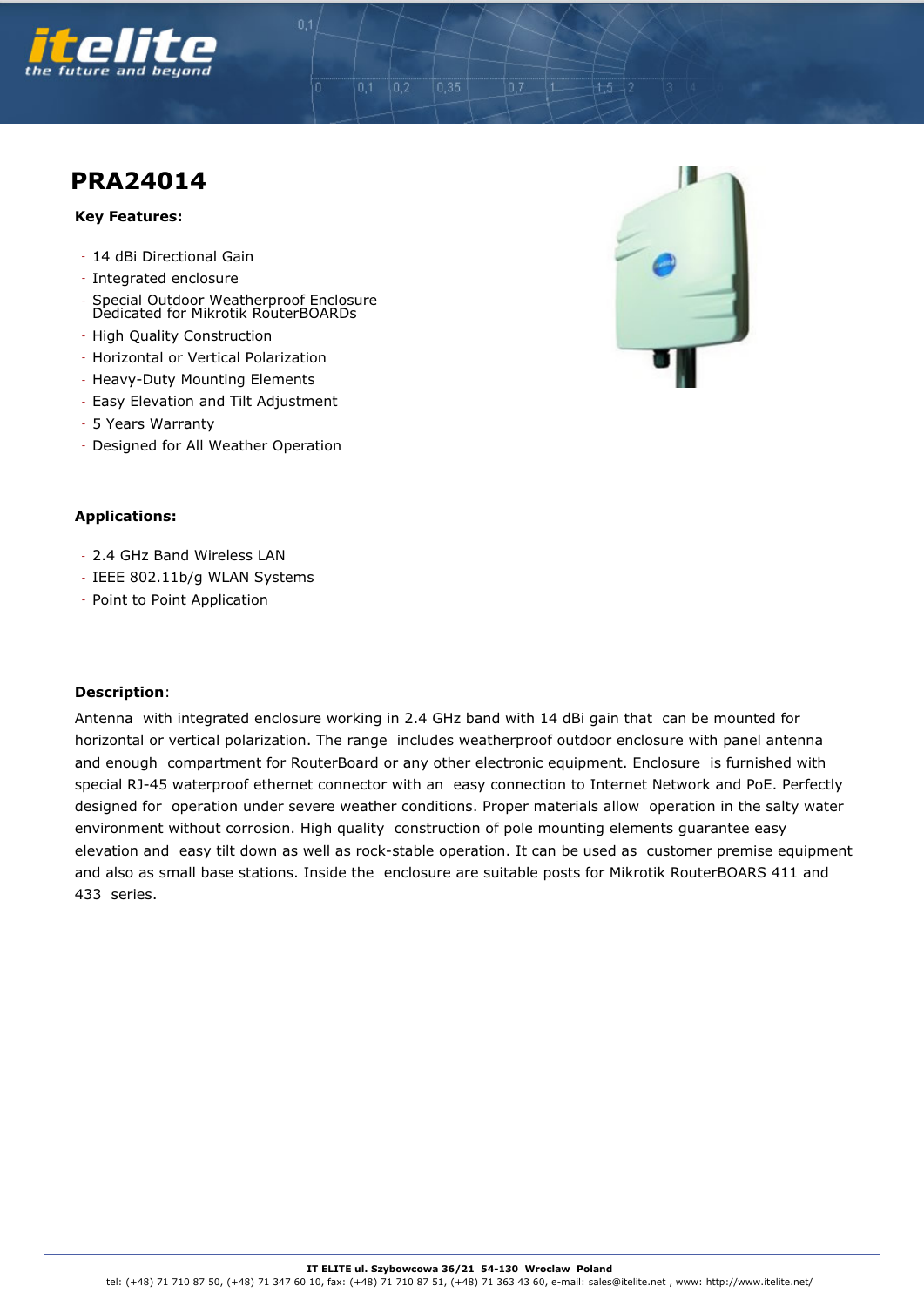| <b>Electrical Properties</b>                           |                                                                        |
|--------------------------------------------------------|------------------------------------------------------------------------|
| Frequency                                              | $2.4 - 2.5$ GHz                                                        |
| Gain                                                   | 14dBi                                                                  |
| Polarization                                           | horizontal or vertical                                                 |
| Beamwidth deg horizontal                               | 38°                                                                    |
| Beamwidth deg vertical                                 | 38°                                                                    |
| VSWR                                                   | $\leq$ 2                                                               |
| Impedance                                              | 50 ohm                                                                 |
| Front to back ratio                                    | > 25 dB                                                                |
| Lightning protection:                                  | DC ground                                                              |
| <b>Enclosure Properties</b>                            |                                                                        |
| Technology:                                            | Microstrip                                                             |
| Material:                                              | UV protected                                                           |
| Colour:                                                | Grey                                                                   |
| Min temperature:                                       | -40°C / -40°F                                                          |
| Max temperature:                                       | 80°C / 176°F                                                           |
| <b>Mechanical Properties</b>                           |                                                                        |
| Compatible with:                                       | RB411 and RB433 series                                                 |
| <b>Input Connector</b>                                 | UFL pigtail (or MMCX optional)                                         |
| <b>Enclosure Connector</b>                             | <b>Waterproof Ethernet Connector</b><br>RJ45 (or cable gland optional) |
| <b>Outsite Dimensions</b>                              | 270x270x75mm / 10,6x10,6x2,9"                                          |
| Weight                                                 | 1,2kg / 2,65lbs                                                        |
| Specification subject to change without notice.        |                                                                        |
| VNA Measurement Data<br>PRA24014 (2010-06-10 15:25:34) | <b>VNA</b><br>S11 Reflection::VSWR                                     |
| 6,0                                                    |                                                                        |
| 5,5<br>5,0                                             |                                                                        |
| 4,5                                                    |                                                                        |
| 4,0                                                    |                                                                        |
| 3,5                                                    |                                                                        |
| 3,0                                                    |                                                                        |

Stop Freq: 2,500 GHz

 $\begin{array}{c|c} \multicolumn{3}{|c|}{0} & \multicolumn{3}{|c|}{1} \\ \hline \multicolumn{3}{|c|}{\text{StartFreq: 2,400 GHz}} \end{array}$ VSWR

 $^{2,5}$  $^{2,0}$  $1,5$